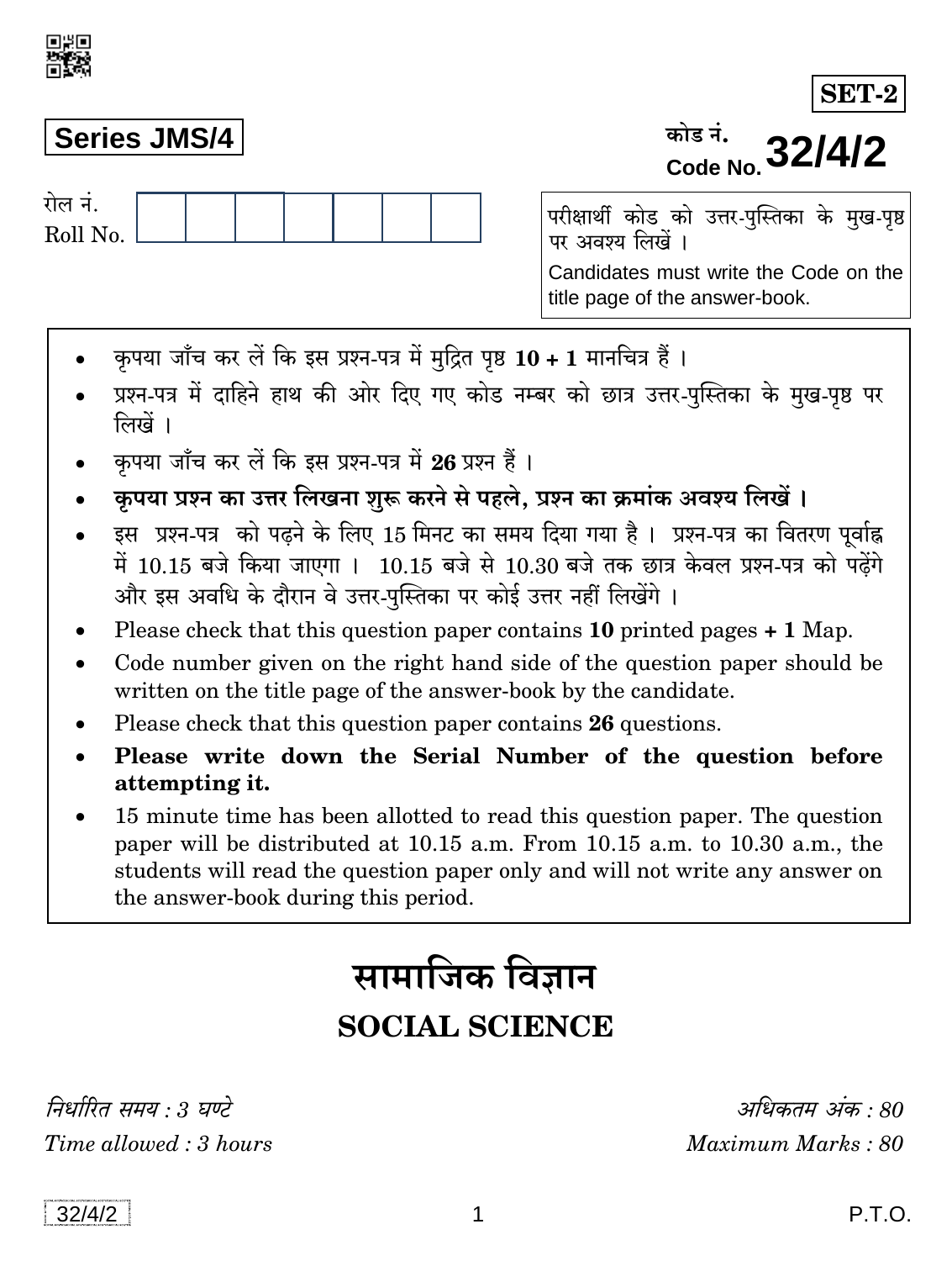

### सामान्य निर्देश:

- इस प्रश्न-पत्र को चार खण्डों में विभाजित किया गया है । खण्ड क. खण्ड ख. खण्ड ग और  $(i)$ खण्ड घ ।
- इस प्रश्न-पत्र में कुल 26 प्रश्न हैं ।  $(ii)$
- सभी प्रश्न अनिवार्य हैं ।  $(iii)$
- प्रत्येक प्रश्न के अंक उसके सामने दिए गए हैं ।  $(iv)$
- प्रश्न संख्या 1 से 7 तक अति लघु-उत्तरीय प्रश्न हैं । प्रत्येक प्रश्न 1 अंक का है ।  $(v)$
- प्रश्न संख्या 8 से 18 तक प्रत्येक प्रश्न 3 अंक का है । इनमें से प्रत्येक प्रश्न का उत्तर  $(ni)$ 80 शब्दों से अधिक का नहीं होना चाहिए ।
- प्रश्न संख्या 19 से 25 तक प्रत्येक प्रश्न 5 अंक का है । इनमें से प्रत्येक प्रश्न का उत्तर  $(vii)$ 100 शब्दों से अधिक का नहीं होना चाहिए ।
- (viii) प्रश्न संख्या **26** मानचित्र प्रश्न 5 अंक का है । इसके दो भाग हैं 26 (A) और 26 (B) । 26 (A) 2 अंक का इतिहास से तथा 26 (B) 3 अंक का भूगोल से है । मानचित्र का प्रश्न पूर्ण होने पर उसे अपनी उत्तर-पुस्तिका के अन्दर नत्थी कीजिए ।

#### **General Instructions:**

- The question paper is divided into four sections Section A, Section B,  $(i)$ Section C and Section D.
- $(ii)$ The question paper has 26 questions in all.
- $(iii)$ All questions are **compulsory**.
- $(iv)$ Marks are indicated against each question.
- Questions from serial number  $1$  to  $7$  are Very Short Answer Type  $(v)$ Questions. Each question carries 1 mark.
- Questions from serial number  $8$  to  $18$  are  $3$  marks questions.  $(vi)$ Answers to these questions should not exceed 80 words each.
- Questions from serial number 19 to 25 are 5 marks questions.  $(vii)$ Answers to these questions should not exceed 100 words each.
- Question number 26 is a map question of 5 marks with two parts  $26(A)$  $(viii)$ and  $26(B) - 26(A)$  from History (2 marks) and  $26(B)$  from Geography (3 marks). After completion, attach the map inside your answer-book.

 $32/4/2$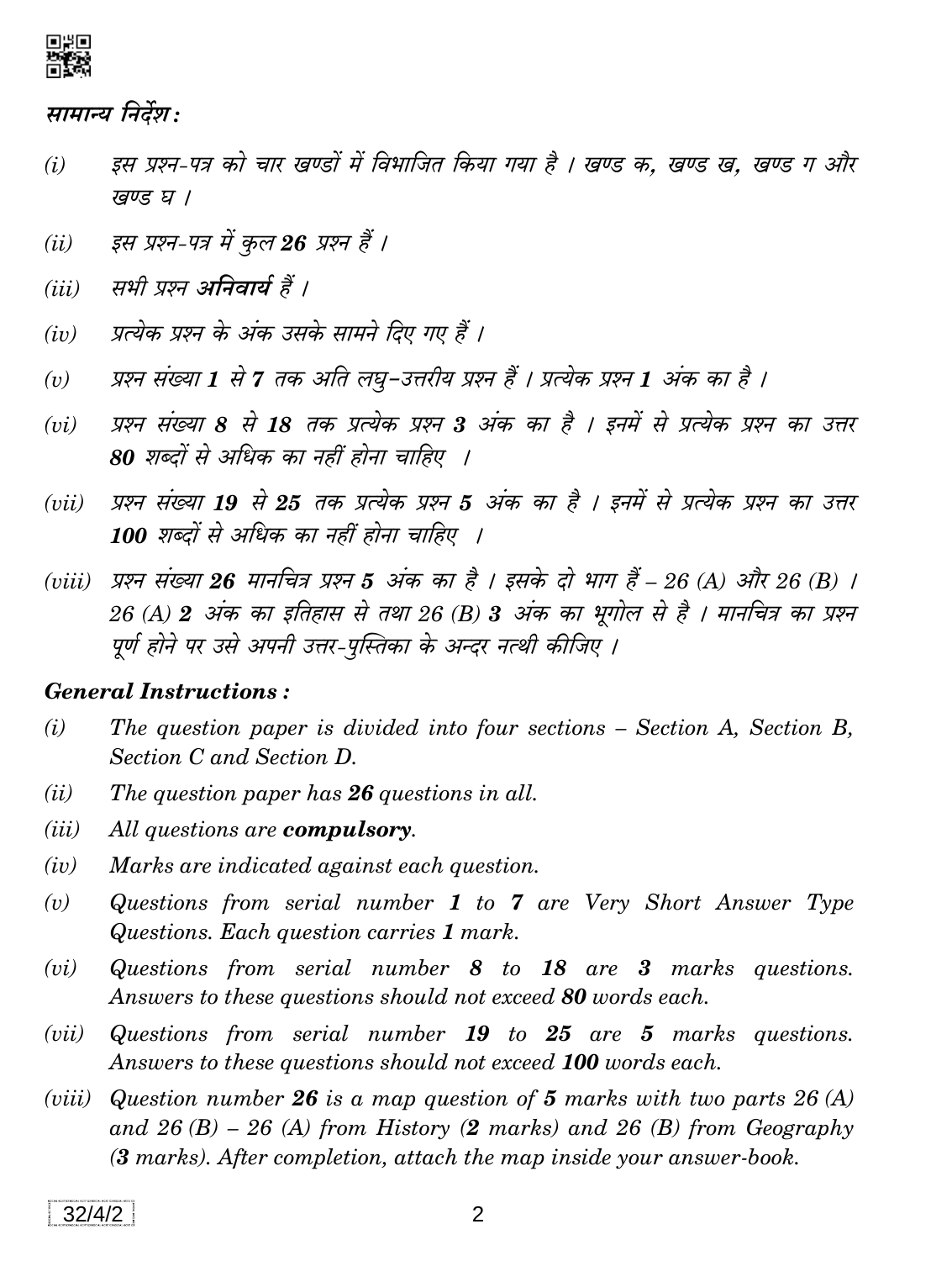

खण्ड क **SECTION A** 

| 'करेंसी' का अर्थ स्पष्ट कीजिए ।<br>1. |  |
|---------------------------------------|--|
|---------------------------------------|--|

अथवा

भारतीय रिज़र्व बैंक द्वारा ऋणों के औपचारिक स्रोतों के निरीक्षण की आवश्यकता का कारण स्पष्ट कीजिए ।

Explain the meaning of 'Currency'.

#### **OR**

Explain the reason for necessity of supervision by the Reserve Bank of India of formal sources of loans.

काजू की फ़सल उगाने के लिए सबसे अधिक उपयुक्त मृदा कौन-सी है ?  $2.$  $\mathcal{I}_{\mathcal{L}}$ अथवा

भारत में कौन-सी मृदा सर्वाधिक विस्तृत रूप से फैली और महत्त्वपूर्ण है ?

Which type of soil is most suitable for growing the crop of cashew nut?

#### OR.

Which type of soil in India is most widespread and important?

भारत में उन्नीसवीं सदी के दौरान कुछ माता-पिता उपन्यासों को अपने बच्चों की पहँच से बाहर 3. क्यों रखते थे ?

#### अथवा

उन्नीसवीं सदी में अँग्रेज़ों ने 'देशी प्रेस' को बंद करने की माँग क्यों की ?

Why had some parents kept novels away from their children's reach during 19<sup>th</sup> century in India?

#### OR.

Why had Englishmen demanded a clamp down on the 'Vernacular Press' in the 19<sup>th</sup> century?

 $\mathcal{I}_{\mathcal{L}}$ 

 $\mathbf{1}$ 

 $\mathcal{I}_{\mathcal{L}}$ 

1

 $\mathcal{I}$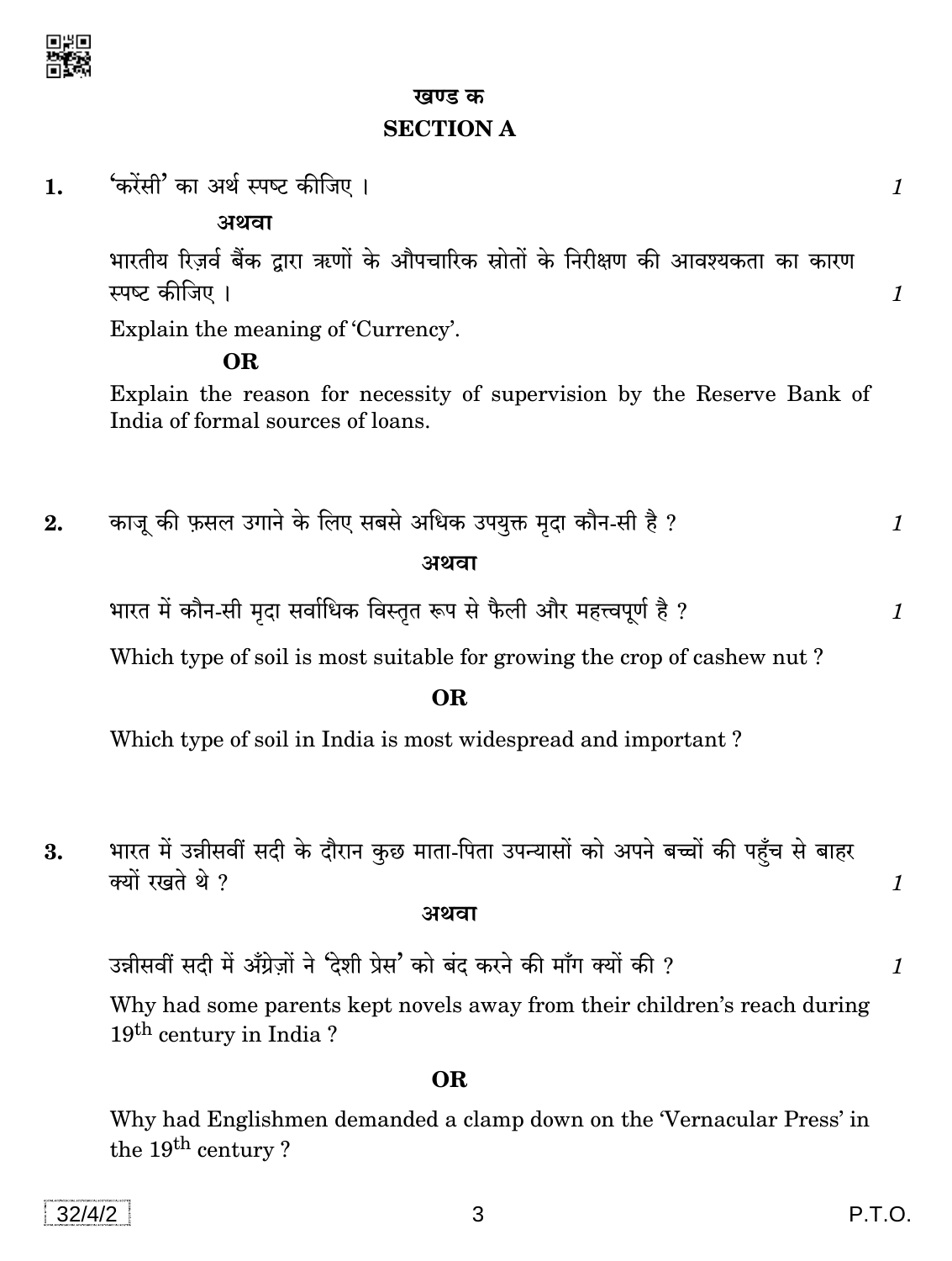

उस देश का नाम लिखिए, जहाँ संविधान में चार बार संशोधन करके क्षेत्रीय अन्तरों और  $\overline{4}$ . सांस्कृतिक विविधताओं को समायोजित किया गया।  $\mathcal{I}$ Name the country where the Constitution was amended four times to accommodate the regional differences and cultural diversities. 1848 में फ्रेडिक सॉरय ने अपने चित्रों में स्वप्नदर्शी प्रस्तुति क्यों की ? एक कारण स्पष्ट 5. कीजिए ।  $\mathcal{I}_{\mathcal{L}}$ अथवा वियतनाम में टोंकिन फ्री स्कूल क्यों खोला गया ? एक कारण स्पष्ट कीजिए ।  $\mathcal I$ Why did Frédéric Sorrieu present utopian vision in his prints in 1848 ? Explain one reason. OR. Why was the Tonkin Free School started in Vietnam ? Explain one reason. वैश्वीकरण में तीव्र परिवहन के योगदान का विश्लेषण कीजिए । 6.  $\mathcal{I}_{\mathcal{L}}$ Analyse the contribution of fast transport in globalisation. बिजली के उपकरणों पर गुणवत्ता का कौन-सा शब्द चिह्न (लोगो) अंकित होता है ? 7.  $\mathcal I$ Which logo of quality is marked on the electrical instruments? खण्ड ख **SECTION B** "बह-उद्देशीय परियोजनाएँ और बड़े बाँध अनेक नए सामाजिक आंदोलनों के कारण बन गए 8. हैं।" ऐसे आंदोलनों से सम्बन्धित सरोकारों को उजागर कीजिए। 3 अथवा "पारंपरिक वर्षा-जल संग्रहण प्रणाली जल संरक्षण और जल भण्डारण के लिए उपयोगी है।" इस प्रणाली की महत्ता को दो उदाहरणों सहित उजागर कीजिए ।  $\mathcal{S}$ "Multi-purpose projects and large dams have been the cause of many new social movements." Highlight the concerns related to such movements.

#### **OR**

"Traditional harvesting system is a useful system to conserve and store water." Highlight the importance of this system with two examples.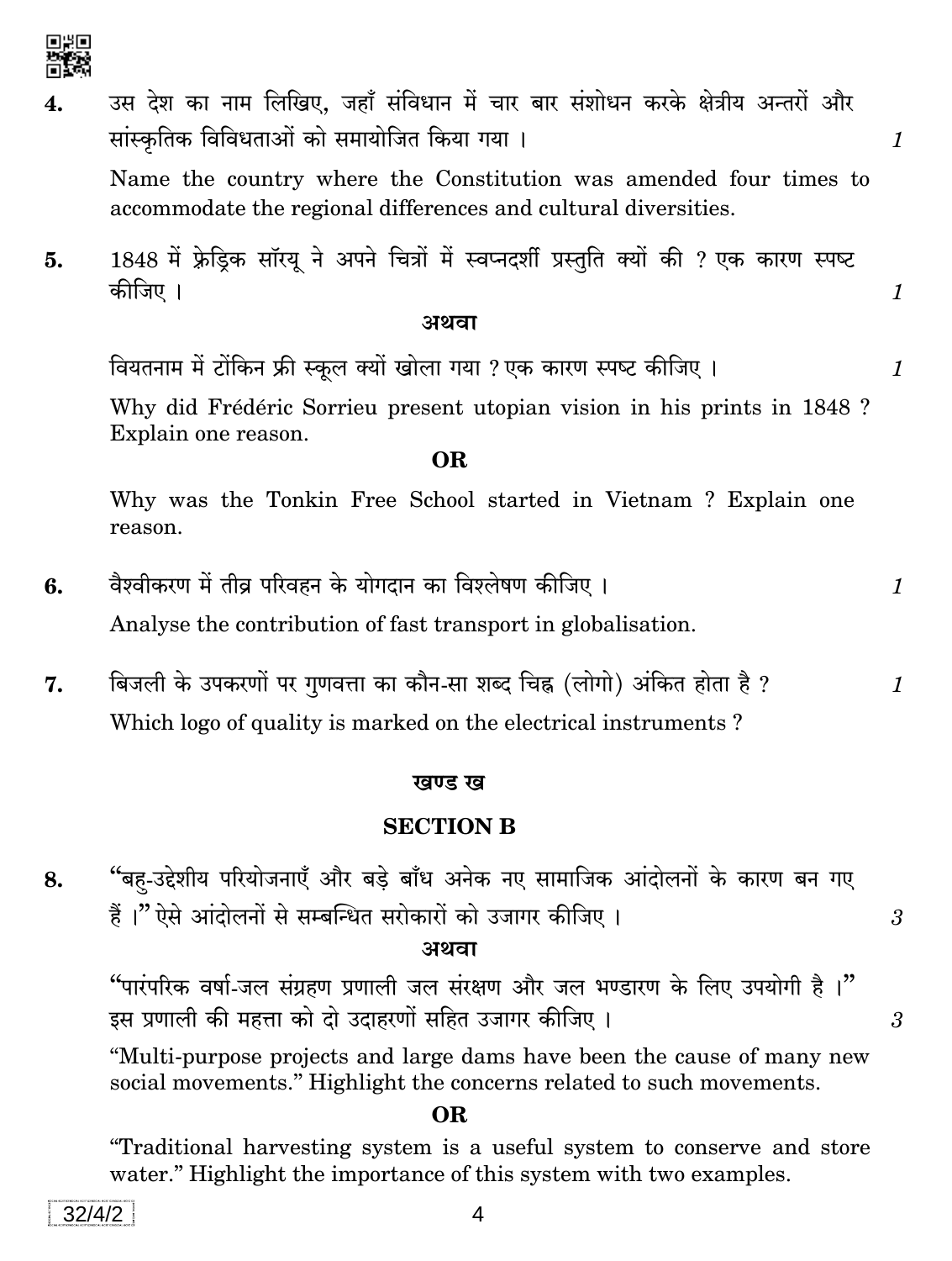

| öR        |                                                                                                                           |  |
|-----------|---------------------------------------------------------------------------------------------------------------------------|--|
| 9.        | उपभोक्ताओं के लिए 'सूचना पाने के अधिकार (आर.टी.आई.)' के महत्त्व का वर्णन कीजिए ।<br>$\mathfrak{z}$<br>अथवा                |  |
|           | उपभोक्ताओं के लिए 'क्षतिपूर्ति निवारण के अधिकार' के महत्त्व का वर्णन कीजिए ।<br>$\mathfrak{z}$                            |  |
|           | Describe the importance of the 'Right to Information (RTI)' for consumers.                                                |  |
| <b>OR</b> |                                                                                                                           |  |
|           | Describe the importance of the 'Right to Seek Redressal' for consumers.                                                   |  |
| 10.       | वैश्वीकरण के किन्हीं तीन लाभों का मूल्यांकन कीजिए।<br>$1 \times 3 = 3$                                                    |  |
|           | अथवा                                                                                                                      |  |
|           | बहराष्ट्रीय कम्पनियों के किन्हीं तीन लाभों का मूल्यांकन कीजिए ।<br>$1 \times 3 = 3$                                       |  |
|           | Assess any three advantages of globalisation.                                                                             |  |
|           | <b>OR</b>                                                                                                                 |  |
|           | Assess any three advantages of multinational corporations.                                                                |  |
| 11.       | प्रारंभिक जीविका कृषि और वाणिज्यिक कृषि में कोई तीन अन्तर उजागर कीजिए ।<br>$\overline{3}$                                 |  |
|           | Highlight any three differences between primitive subsistence farming and                                                 |  |
|           | commercial farming.                                                                                                       |  |
| 12.       | "औसत आय तुलना के लिए उपयोगी है, परन्तु यह असमानताओं को छिपा सकती है ।"<br>उपयुक्त तर्कों सहित कथन की पुष्टि कीजिए ।<br>3  |  |
|           | "Average income is useful for comparison but it may hide disparities."<br>Support the statement with suitable arguments.  |  |
| 13.       | "भारत में अभी भी जातिगत असमानताएँ विद्यमान हैं ।" कथन की परख कीजिए ।<br>$\mathfrak{z}$                                    |  |
|           | "Caste inequalities are still prevalent in India." Examine the statement.                                                 |  |
| 14.       | बैंकों और सहकारी समितियों को अपनी ऋण देने की गतिविधियों को ग्रामीण क्षेत्रों में बढ़ाने                                   |  |
|           | के किन्हीं तीन कारणों की व्याख्या कीजिए ।<br>$1 \times 3 = 3$                                                             |  |
|           | Explain any three reasons for the banks and cooperative societies to<br>increase their lending facilities in rural areas. |  |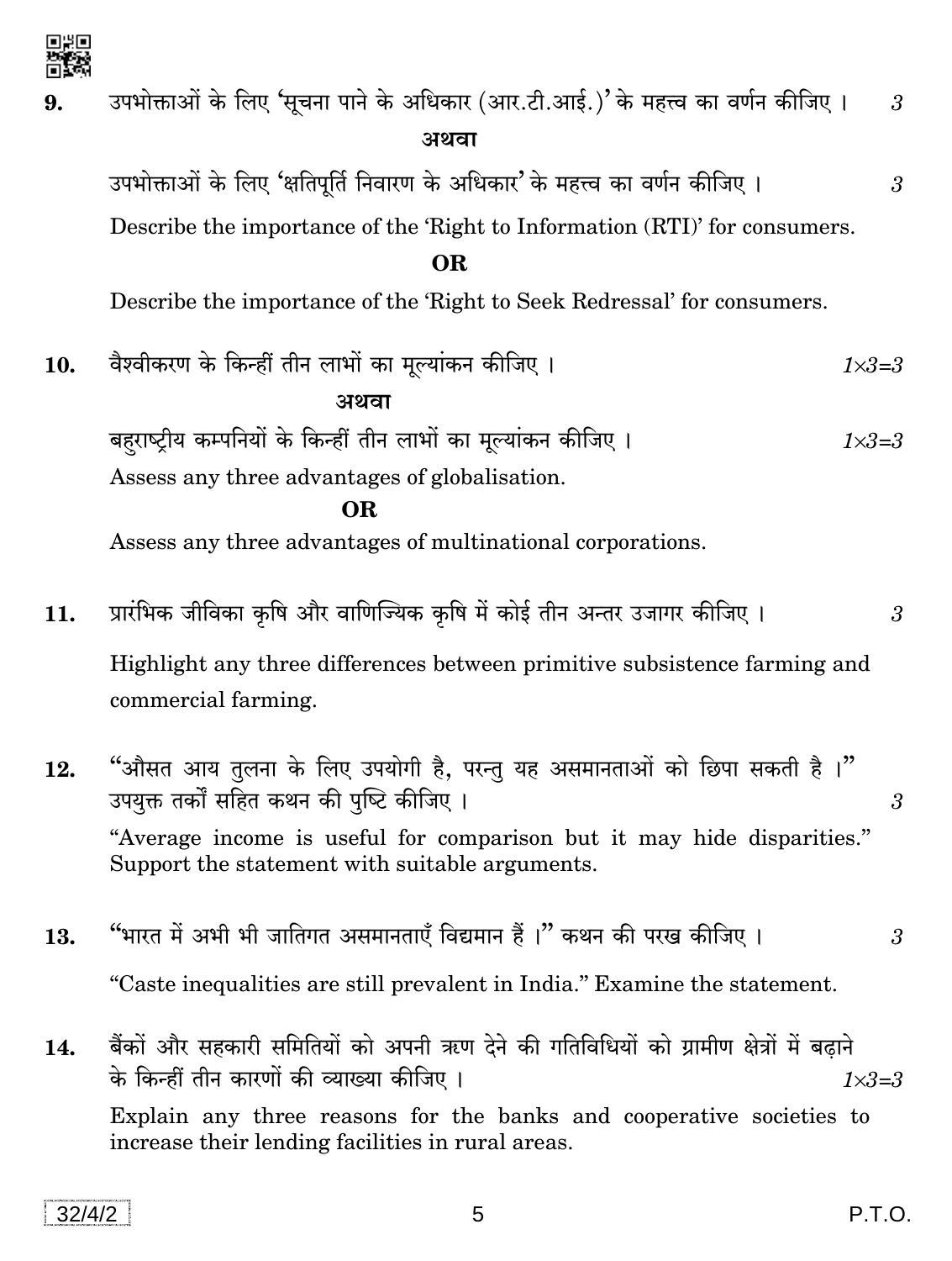

回票回

16.

democracy. OR.

भारत में सत्ता की साझेदारी पद्धति का मूल्यांकन कीजिए।

Evaluate the power sharing system in India.

अथवा

"शिकायतों का बने रहना, लोकतंत्र की सफलता की गवाही देता है।" उदाहरणों सहित कथन 18. की पुष्टि कीजिए ।

"Complaints are treated as testimony to the success of democracy." Support the statement with examples.

6

"Premchand's characters in different novels create a community based on

statement with two suitable examples.

"Issues of caste discrimination began to be written about in many printed tracts and essays in India in the late nineteenth century." Support the

"प्रेमचंद के विभिन्न उपन्यासों के पात्र जनवादी मूल्यों पर आधारित समाज बनाते दिखते

# OR.

democratic values." Support the statement with two suitable examples.

लोकतंत्र में स्थानीय स्वशासी निकायों (स्व-शासन) की शक्तियों और सीमाओं का मूल्यांकन

Evaluate the strengths and limitations of local self-government in a

हैं।" इस कथन की पुष्टि दो उपयुक्त उदाहरणों सहित कीजिए।

"भारत में उन्नीसवीं सदी के अंत में जाति-भेद के बारे में तरह-तरह की मुद्रित पुस्तिकाओं और निबन्धों में लिखा जाने लगा था।" इस कथन की पुष्टि दो उपयुक्त उदाहरणों सहित कीजिए।

होआ हाओ आंदोलन का, वियतनाम की राष्ट्रवादी मुख्यधारा के रूप में वर्णन कीजिए । Describe the role of Romanticism in developing nationalist feelings among Europeans during nineteenth century.

### **OR**

Describe Hoa Hao movement as a mainstream nationalism of Vietnam.

अशवा

उन्नीसवीं शताब्दी के दौरान यूरोपवासियों के बीच राष्ट्रवादी भावनाओं को विकसित करने में 15. रूमानीवाद की भूमिका का वर्णन कीजिए ।

अथवा

कीजिए ।

3

 $\mathfrak{Z}$ 

3

 $\mathcal{S}$ 

 $\mathcal{S}$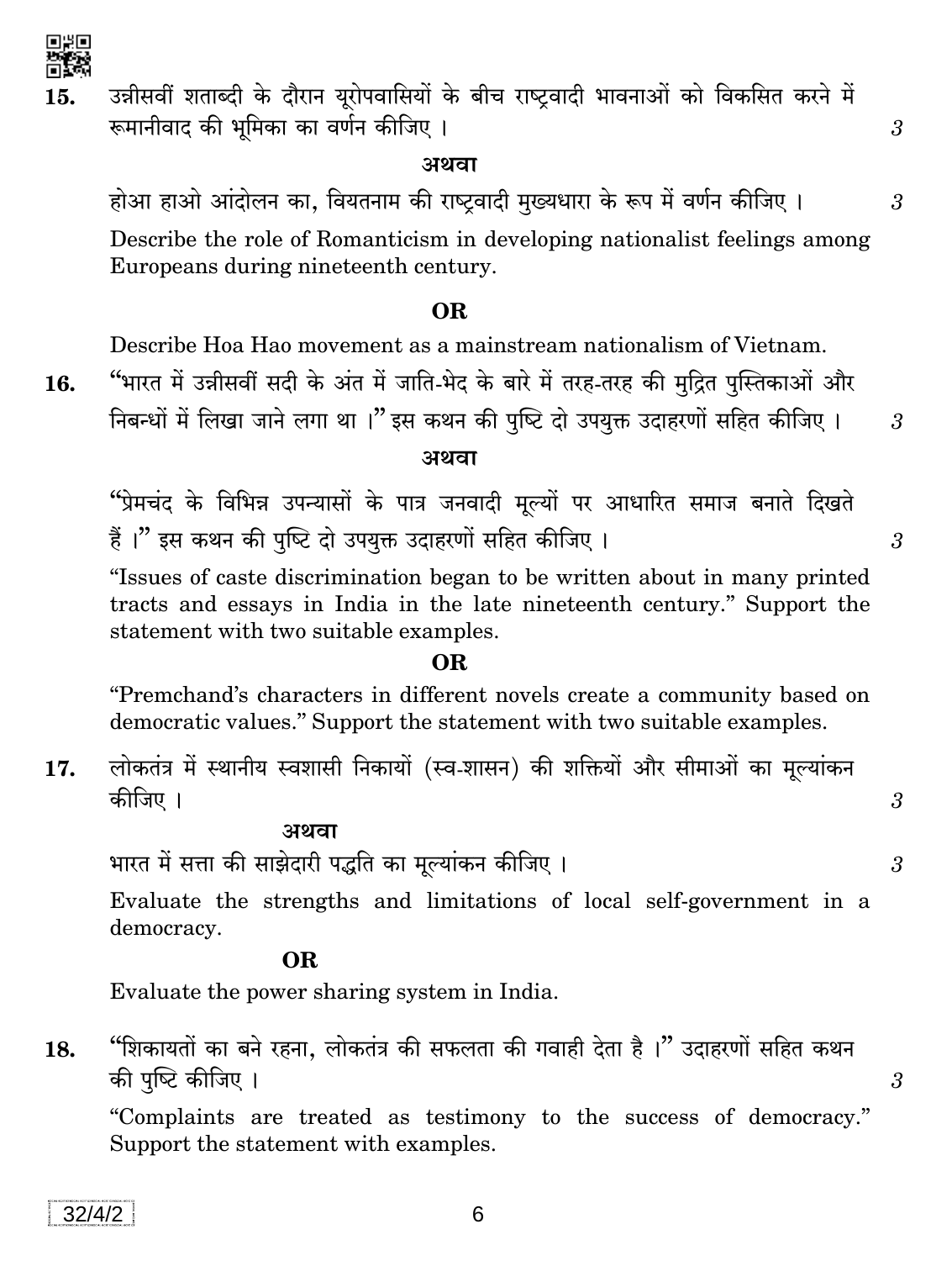

#### खण्ड ग

#### **SECTION C**

महात्मा गाँधी ने 'सविनय अवज्ञा आंदोलन' क्यों प्रारम्भ किया ? इस आंदोलन ने देश को किस 19. प्रकार जोडा ? व्याख्या कीजिए ।

#### अथवा

महात्मा गाँधी ने 'असहयोग आंदोलन' क्यों शुरू किया ? इस आंदोलन ने देश को किस प्रकार जोडा ? व्याख्या कीजिए ।

Why did Mahatma Gandhi start the 'Civil Disobedience Movement'? How did this movement unite the country? Explain.

#### **OR**

Why did Mahatma Gandhi launch the 'Non-Cooperation Movement'? How did this movement unite the country? Explain.

छोटा-नागपुर के क्षेत्र में और इसके चारों ओर लोहा और इस्पात उद्योगों के संकेन्द्रित होने के 20. कारणों को स्पष्ट कीजिए ।

Explain the reasons for concentration of iron and steel industries in and around Chotanagpur region.

लोकतंत्र में राजनीतिक दलों की भूमिका को स्पष्ट कीजिए । 21. 5

#### अथवा

लोकतंत्र में राजनीतिक दलों की आवश्यकता की व्याख्या कीजिए। 5

Explain the role of Political Parties in a democracy.

#### OR.

Explain the necessity of Political Parties in a democracy.

 $\overline{5}$ 

5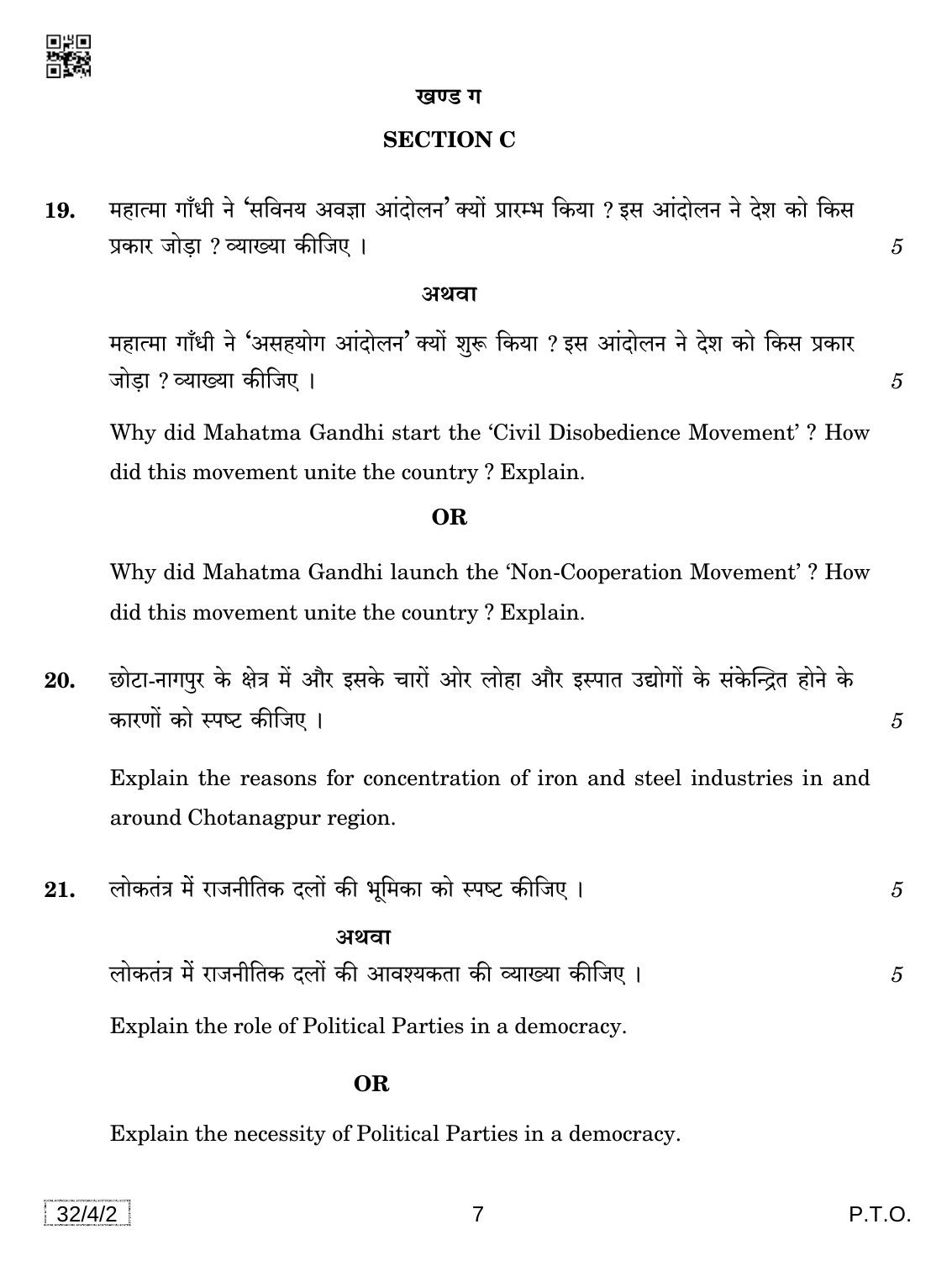- परिवहन के साधन के रूप में रेलवे के महत्त्व को स्पष्ट कीजिए। 22. Explain the importance of Railways as a means of transport.
- भारत में धर्मनिरपेक्षता के किन्हीं पाँच लक्षणों का वर्णन कीजिए । 23.  $1 \times 5 = 5$ Describe any five features of secularism in India.
- उन्नीसवीं सदी के दौरान भारत से अनुबंधित प्रवासी श्रमिकों की स्थिति का वर्णन कीजिए । 24. 5 अथवा

भारत के प्रारंभिक उद्यमियों की उद्योगों के विकास में भूमिका का वर्णन कीजिए । 5

#### अथवा

उन्नीसवीं सदी के अन्त में और बीसवीं सदी के प्रारम्भ में बम्बई (मुम्बई) में 'भूमि विकास' की प्रक्रिया का वर्णन कीजिए ।

Describe the condition of indentured labour that migrated from India during the nineteenth century.

#### OR.

Describe the role of early entrepreneurs of India in the development of industries.

#### **OR**

Describe the 'land reclamation' process in Bombay during the late nineteenth and the early twentieth centuries.

भारत में तृतीयक क्षेत्रक के महत्त्व के किन्हीं पाँच कारणों को उजागर कीजिए । 25.  $1 \times 5 = 5$ Highlight any five reasons for the importance of tertiary sector in India.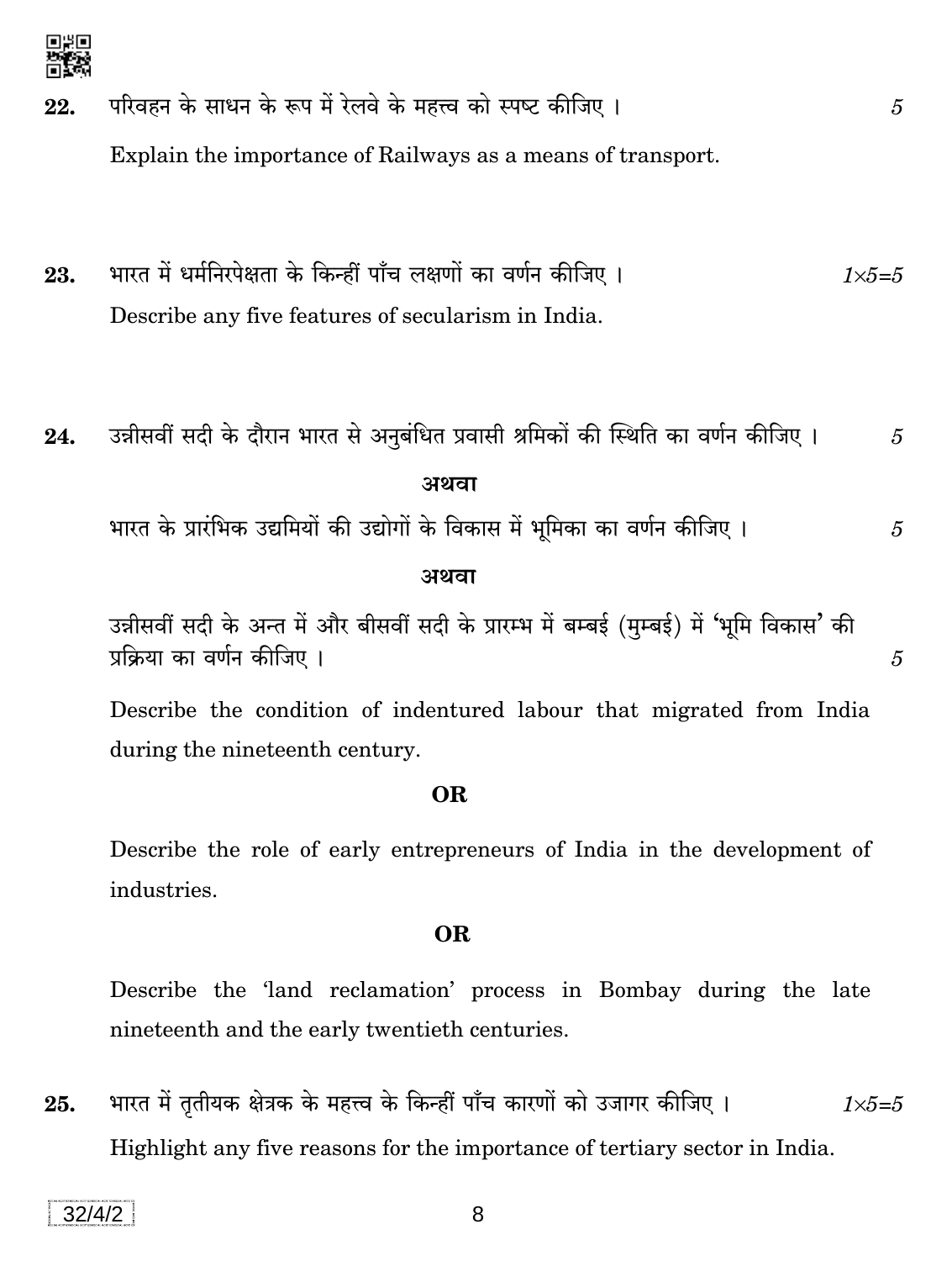

### खण्ड घ **SECTION D**

- दो लक्षण 'a' और 'b' दिए गए भारत के राजनीतिक रेखा-मानचित्र (पृष्ठ 11 पर), में 26.  $(A)$ अंकित किए गए हैं। इन लक्षणों को निम्नलिखित जानकारी की सहायता से पहचानिए और उनके सही नाम उनके समीप खींची गई रेखाओं पर लिखिए:  $1 \times 2 = 2$ 
	- (a) वह स्थान जहाँ भारतीय राष्टीय काँग्रेस का अधिवेशन हुआ।
	- (b) वह स्थान जहाँ गाँधीजी ने नील की खेती करने वाले किसानों के पक्ष में सत्याग्रह आयोजित किया ।
	- इसी दिए गए **भारत** के राजनीतिक रेखा-मानचित्र में निम्नलिखित में से *किन्हीं तीन* (B) को उपयुक्त चिह्नों से दर्शाइए और उनके नाम लिखिए:  $1 \times 3 = .3$ 
		- आण्विक ऊर्जा संयंत्र (i) तारापुर
		- (ii) तुंगभद्रा  $\mathbb{L}^{\mathbb{R}^n}$ बाँध
		- (iii) मोहाली - सॉफ्टवेयर टेक्नोलॉजी पार्क
		- प्रमुख समुद्री पत्तन  $(iv)$  कांडला
		- लोहा और इस्पात संयंत्र (v) दर्गापुर
	- Two features 'a' and 'b' are marked on the given political outline  $(A)$ map of India (on page 11). Identify these features with the help of the following information and write their correct names on the lines marked near them:
		- (a) The place where the Indian National Congress Session was held.
		- (b) The place from where Gandhiji organized Satvagraha in favour of Indigo planters.
	- (B) Locate and label  $any$  three of the following with appropriate symbols on the same given political outline map of **India**:
		- $(i)$ Tarapur Nuclear Power Plant  $\equiv$
		- $(ii)$  Tungabhadra Dam
		- Software Technology Park (iii) Mohali  $\equiv$  .
		- (iv) Kandla - Major Sea Port
		- $(v)$  Durgapur - Iron and Steel Plant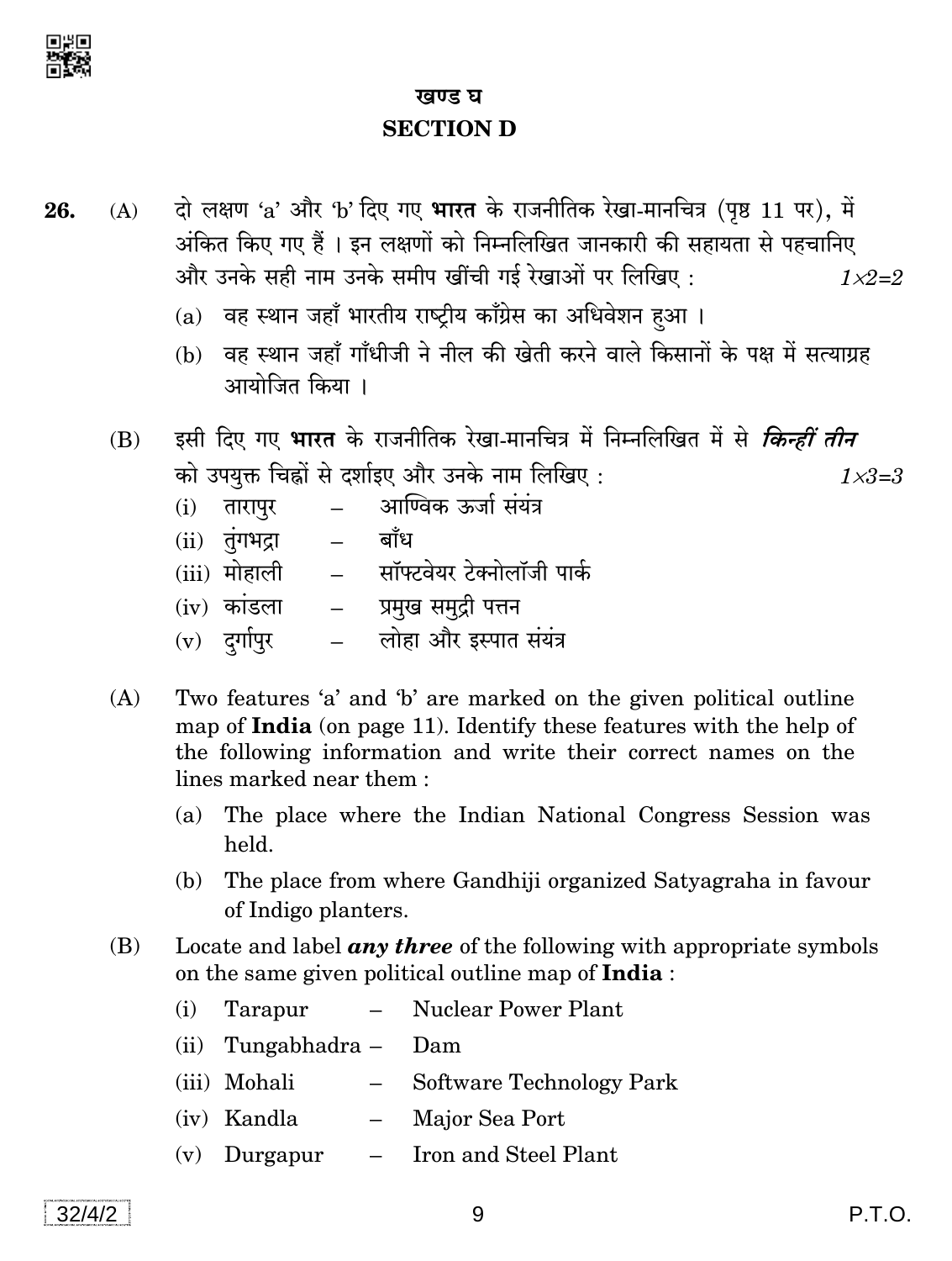

- निम्नलिखित प्रश्न केवल दुष्टिबाधित परीक्षार्थियों के लिए प्रश्न संख्या 26 के स्थान पर नोट : हैं । **किन्हीं पाँच** प्रश्नों के उत्तर लिखिए :
- The following questions are for the Visually Impaired Candidates Note: only, in lieu of  $Q$ . No. 26. Attempt any five questions :
	- असहयोग आंदोलन को वापस लेने से संबंधित स्थान का नाम लिखिए ।  $(261)$
	- भारतीय राष्ट्रीय काँग्रेस का गठन कहाँ हुआ था ?  $(26.2)$
	- जलियाँवाला बाग घटना किस राज्य में घटित हई ?  $(26.3)$
	- तारापुर आण्विक ऊर्जा संयंत्र किस राज्य में स्थित है ?  $(26.4)$
	- उस राज्य का नाम लिखिए, जहाँ मोहाली सॉफ्टवेयर टेक्नोलॉजी पार्क स्थित है।  $(26.5)$
	- उस राज्य का नाम लिखिए, जहाँ दुर्गापुर लोहा और इस्पात संयंत्र स्थित है।  $(26.6)$
	- कांडला समुद्री पत्तन भारत के किस तट पर स्थित है ?  $(26.7)$  $1 \times 5 = 5$
	- Name the place related to the calling off of the Non-Cooperation  $(26.1)$ Movement.
	- Where was the Indian National Congress formed?  $(26.2)$
	- $(26.3)$ In which State did Jallianwala Bagh incident happen?
	- In which State is Tarapur Nuclear Power Plant situated?  $(26.4)$
	- Name the State where Mohali Software Technology Park is  $(26.5)$ situated.
	- Name the State where Durgapur Iron and Steel Plant is located.  $(26.6)$
	- $(26.7)$ On which coast of India is Kandla Sea Port located?